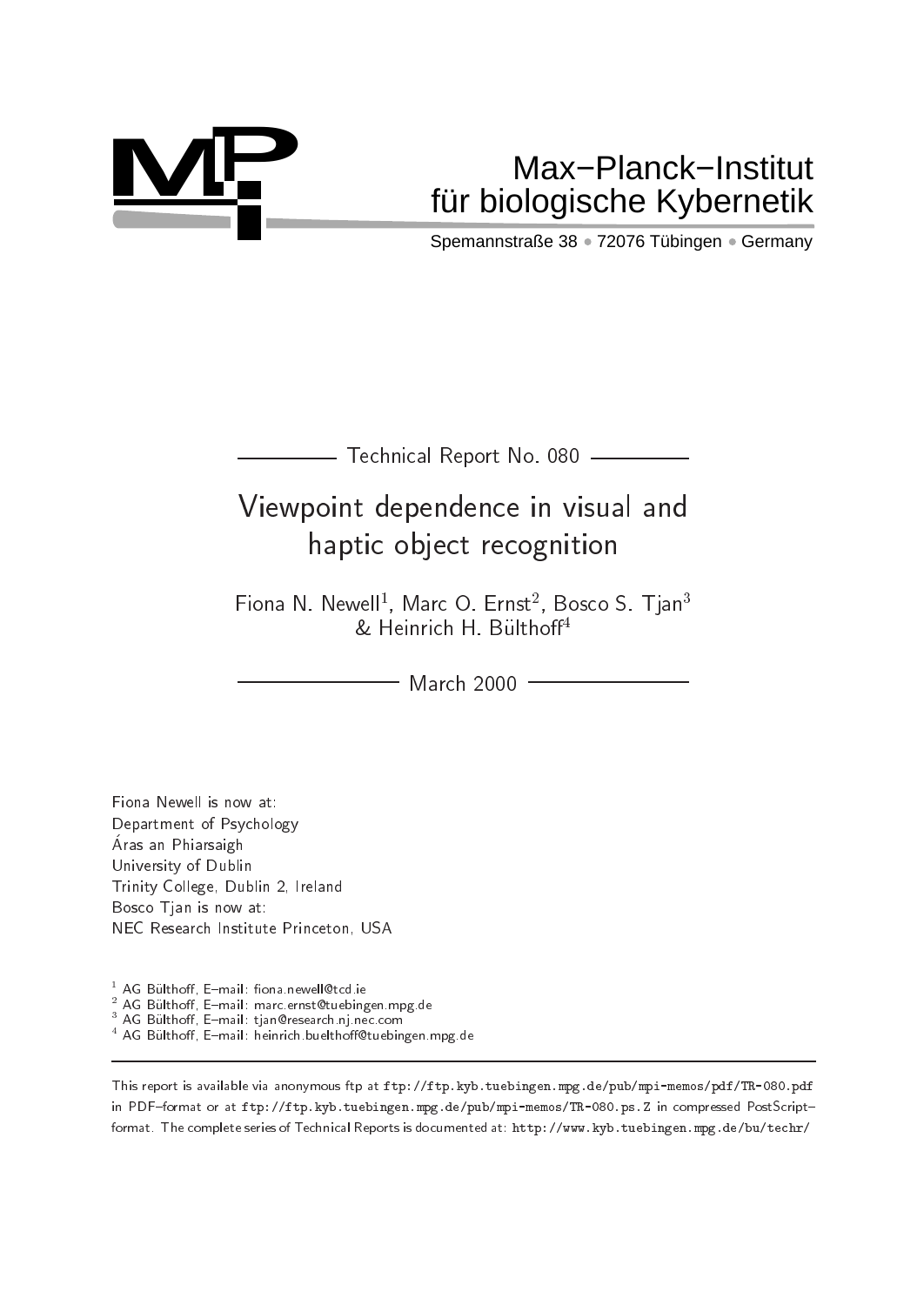## Viewpoint dependence in visual and haptic ob ject recognition

Fiona N. Newell, Marc O. Ernst, Bosco S. Tjan  $\mathcal B$  Heinrich H. Bülthoff

Abstract. On the whole, we recognise objects best when we see them from a familiar view and worse from views that were previously occluded from sight. Unexpectedly, we found haptic ob ject recognition to also be viewpoint-specic, even though hand movements were unrestricted. This was due to the hands preferring the back 'view' of the objects. Furthermore, when the sensory modalities (visual vs. haptic) differed between learning an object and recognising it, we found that recognition performance was best when the objects were also rotated back-to-front between learning and recognition. Our data indicate that the visual system recognises the front view of the objects best whereas the hand recognises the objects best from the back.

## 1 Introduction

We explore and navigate through our environment mainly using sight and touch. In order to guide actions and interact with objects, information acquired from the visual and the haptic systems must converge to form a coherent percept. What is the nature of the representation underlying each sensory system that facilitates this convergence? If the visual and haptic representations of an object are qualitatively different, a translation process must be involved for the two systems to communicate. The presence of a translator implies that moving information between the visual and haptic systems can be inefficient. In this paper, we studied the nature of object representation in each sensory system and the interaction between these systems. Specically, we considered whether representations in each system are either dependent on, or invariant to, viewpoint. Recognition occurs when the percept of an object matches a stored representation in memory (Bülthoff and Edelman, 1992). The idea that visual recognition performance is viewpoint-specic has been well established (Jolicoeur, 1985; Palmer, Rosch and Chase, 1981). For unfamiliar objects, recognition performance is best when the objects are shown in views in which they were

a dog) is recognised more efficiently when it is seen in the most typical (e.g., upright) position (Jolicoeur, 1985, Newell and Findlay, 1997). When objects are recognised independently of view it is generally because all views of the objects are familiar (Tarr and Bülthoff, 1995), or that the ob ject contains very distinct parts (Biederman, 1987). View-dependent visual recognition performance has been found in humans and other primates (Logothetis, Pauls, Bülthoff, and Poggio, 1994). Neurophysiological studies have also revealed cells in inferior temporal cortex that are maximally tuned to specific views of objects (Logothetis, Pauls and Poggio, 1995). The findings from these and other studies have led researchers to speculate that objects in visual memory are represented in a view-specic manner (Tarr and Bülthoff, 1995). To date, however, the nature of object

learned (Rock and DiVita, 1987; Edelman and Bülthoff, 1992). Even a familiar object (e.g.,

recognition in the haptic system has received relatively less attention (Lederman and Klatzky, 1987; Lederman, Klatzky, Chataway and Summers, 1990). Some researchers have suggested that there are large representational similarities between the visual and haptic systems (Easton, Green and Srinivas, 1997). In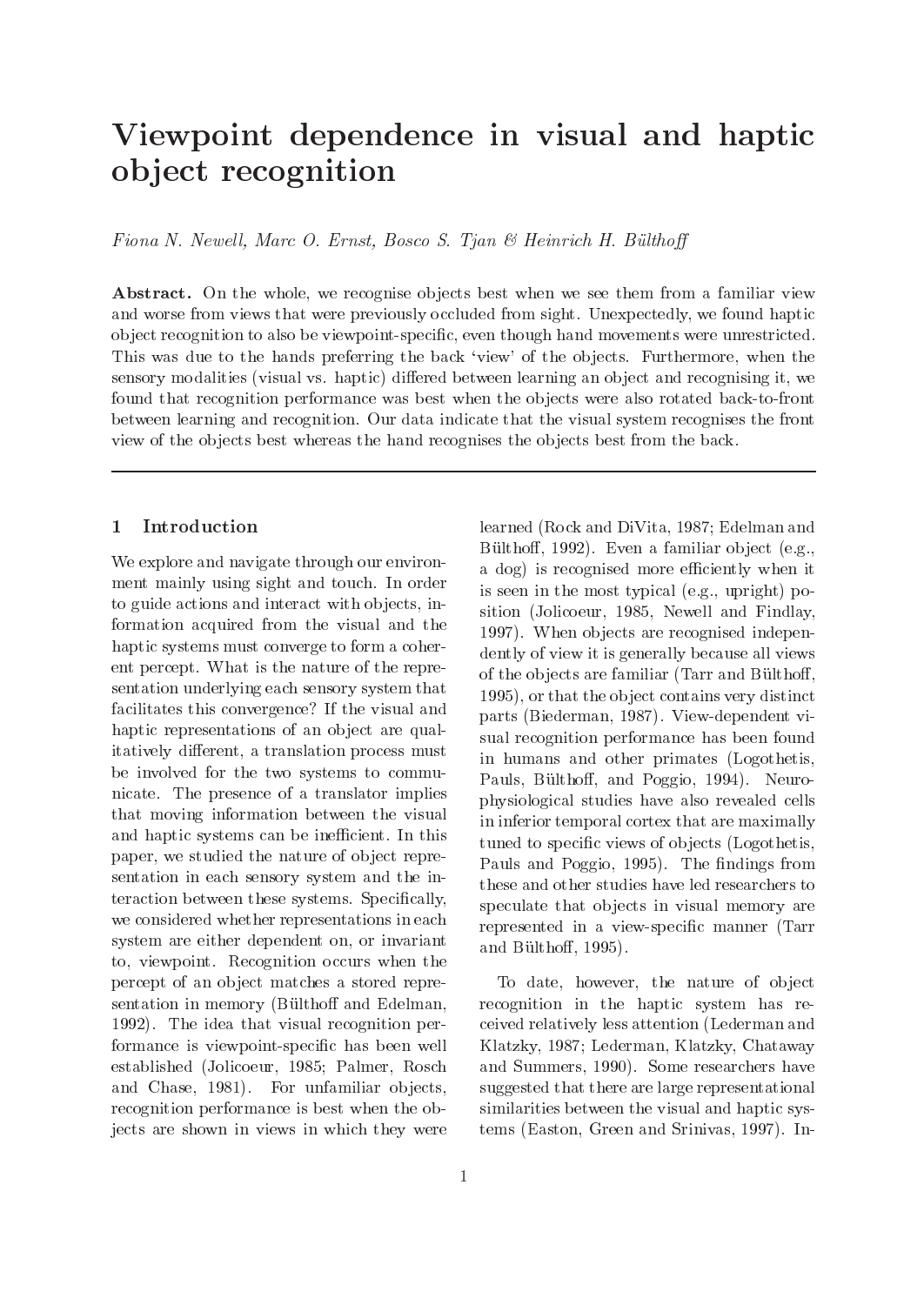deed many of these studies have reported nding good cross-modal recognition performance using implicit measures, suggesting that object representations are easily shared between the haptic and visual systems (Easton et al, 1997; Reales and Ballesteros, 1999). The question arises, however, as to whether these representations are mediated in a viewdependent or view-invariant manner.

At any one time, the eyes can only see an object from one view such that certain features of an object can be occluded from sight. This can lead to a general dependency 1993). on viewpoint. In contrast, when we handle an object, the thumbs and fingers contact it from different sides simultaneously (Gibson, 1962). It therefore seems intuitive that the haptic representation of objects would be omni-directional and not viewpoint-specic. For the purpose of recognition it has been noted that the hands typically follow the contour of a 3-dimensional object until the object is recognised (Lederman and Klatzky, 1987). According to Lederman and Klatzky, this contour following exploration strategy was deemed necessary for haptic object recognition. What is not clear, however, is whether 2.1 contour following in haptic object recognition necessarily leads to an omni- directional representation of objects in the haptic system.

Arguments for a viewpoint-specic haptic representation of objects often come from the observation that common motor tasks, such as grasping or manipulating objects, require information about an object's position and orientation relative to the observer. However, such motor tasks are usually guided by vision and therefore all the necessary in-

formation is available visually. That is, it is generally unnecessary to invoke any haptic representation or even to visually identify the ob jects (Goodale, Milner, Jakobson and Carey, 1991; Goodale, Meenan, Bülthoff, Nicolle, Murphy and Racicot, 1994). Even for tasks in which visual information is not available, such as Braille reading or playing musical instruments, orientation and position information can, in theory, be attached to an omni-directional, viewpoint-independent haptic representation (Millar, 1997; Kennedy, Consequently, a viewpoint-specific haptic representation is not needed. If the haptic representation of objects is indeed omni-directional and if the task is object recognition, which does not require reporting an object's orientation and position, we should expect performance to be viewpointindependent. To our surprise this is not what we found. We conducted two experiments in which the effects of viewpoint were measured for visual, haptic and cross-modal object recognition.

#### 2 Experiment 1

#### Method

#### Participants

Twenty-six undergraduate students from the Department of Psychology, University of Durham participated in the experiment for pay. Sixteen of the participants were female. Participants' ages ranged from 19 years to 30 years old.

#### Apparatus

We used a set of unfamiliar objects made from six identical red LEGO bricks. Each object was constructed in an unique configuration of these bricks. Therefore, only the shape and not the colour, texture or weight of the objects played a role in visual and haptic recognition (see Klatzky, Lederman and Reed, 1987). Figure 1 shows several examples of the test objects. Each object was placed on a stand such that the object was in a fixed orientation with respect to the observer.

<sup>1</sup> In previous studies on cross-modal recognition of 3-D ob jects the nature of the input to each of the senses was often not controlled. Generally, visual pre sentation consisted of viewing the object from a single viewpoint, whereas in the haptic condition the objects, not fixed in space, were freely manipulated by the hands (Lederman et al., 1990; Easton et al, 1997). Although these and other studies proposed that crossmodal recognition is mediated by abstract, structural descriptions we would argue that such studies can not directly address the issue of the nature of ob ject repre sentation in either sensory system because the sensory input was not equivalent.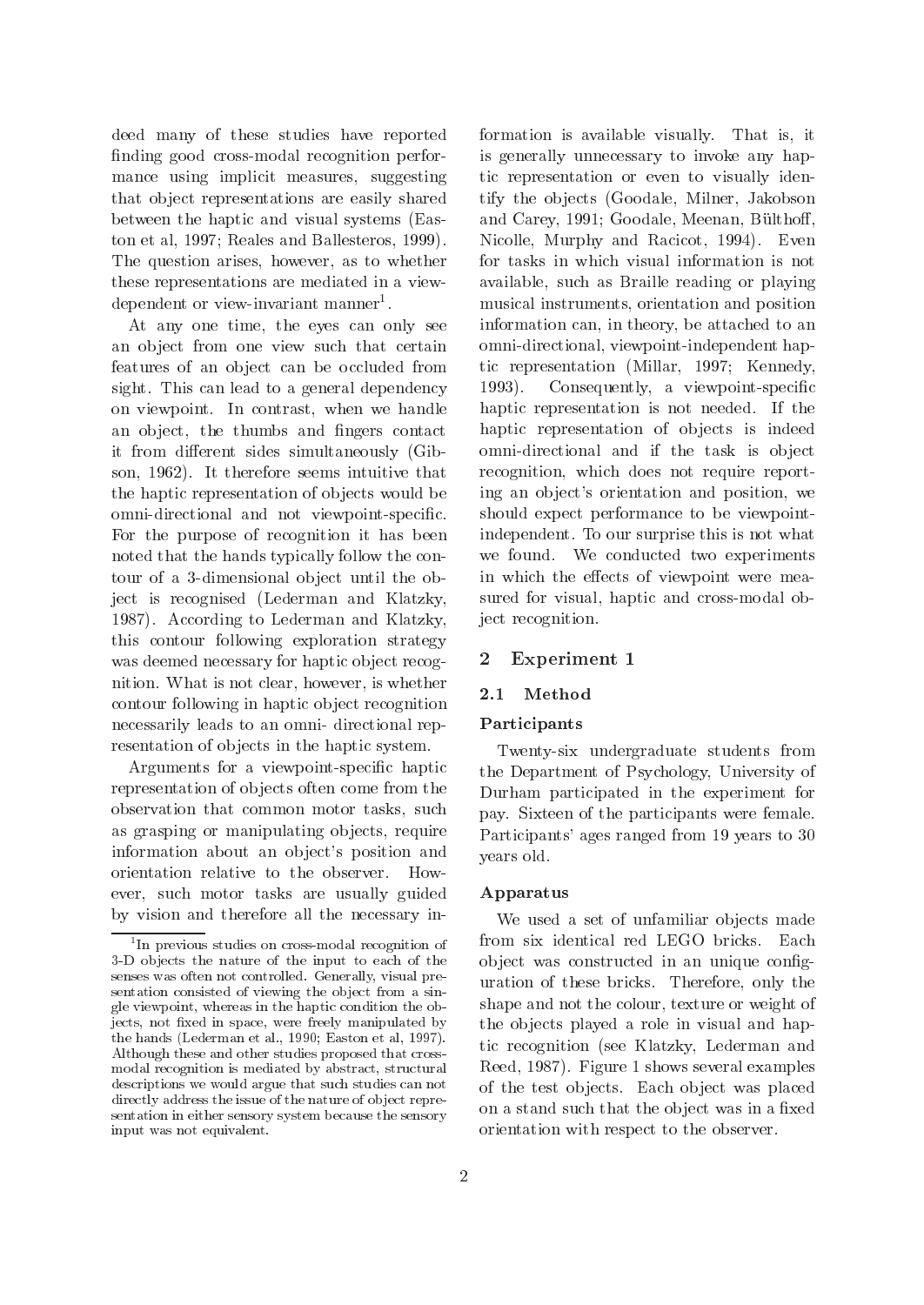

Figure 1: Examples of the objects used in our recognition experiments, and the co-ordinate system.

#### Design

Thirty-two uniquely configured objects were used as stimuli in each experiment. The experiments were similarly designed and were based on a 3-way, repeated measures design with learning modality (vision or haptics), transfer at test (within or across modalities), and view change at test (0 or 180 ), as factors. In each experiment there were four experimental blocks, referring to the modalities under which the objects were learned and tested. The objects were distributed, at random, across the experimental blocks (resulting in a set of eight objects per block). Each ob ject set was counter-balanced across blocks. Within each block an object was randomly assigned as either a target or a distractor, thus there were four target objects and four distractors. During learning, only the four target ob jects were presented to participants, each for 30 seconds in the visual-learning condition, or 1 minute for the haptic-learning condition. These presentation durations were chosen to yield equivalent recognition accuracy within each modality as determined by a pilot experiment. During test, participants were presented with four target objects and 4 distractor ob jects in random order. Presentation time during test was unlimited. There were 12 test trials in each block: we repeated 4 trials in order to prevent participants from guessing by elimination. The results from these repeated trials were discarded. For all conditions, participants remained seated in front of a table. No restriction on hand or head movement was imposed. Objects were presented to a subject by fixing it on a 15-cm-tall stand on the table. Presentation was done behind a curtain in the haptic condition.

#### Procedure

There were four separate blocks in each experiment and within each block participants were required to learn four target objects in a sequential order either visually or haptically using both hands. Participants were not given any explicit instructions on how to learn the ob jects. They were free to move their hands around the object during haptic exploration and their head during visual exploration, thus all surfaces of the objects could be perceived by each modality. However, they were instructed not to move the object or to walk around it. During the subsequent test session (which immediately followed the learning session), four new objects were added to the set of the four learned objects. Participants were instructed to decide if each given ob ject was either from the learning set or was a distractor object. Recognition was tested either in the same modality as learning or in the other modality (16). All possible combinations were tested in four blocks: Visual learning - visual testing (visual-visual); haptic learning - haptic testing (haptic-haptic); visual learning - haptic testing (visual-haptic); and haptic learning - visual testing (hapticvisual). Furthermore, participants were informed that each target object could appear either in the same position as it was learned  $(0^{\circ}$  view) or rotated by 180 $^{\circ}$  around a prede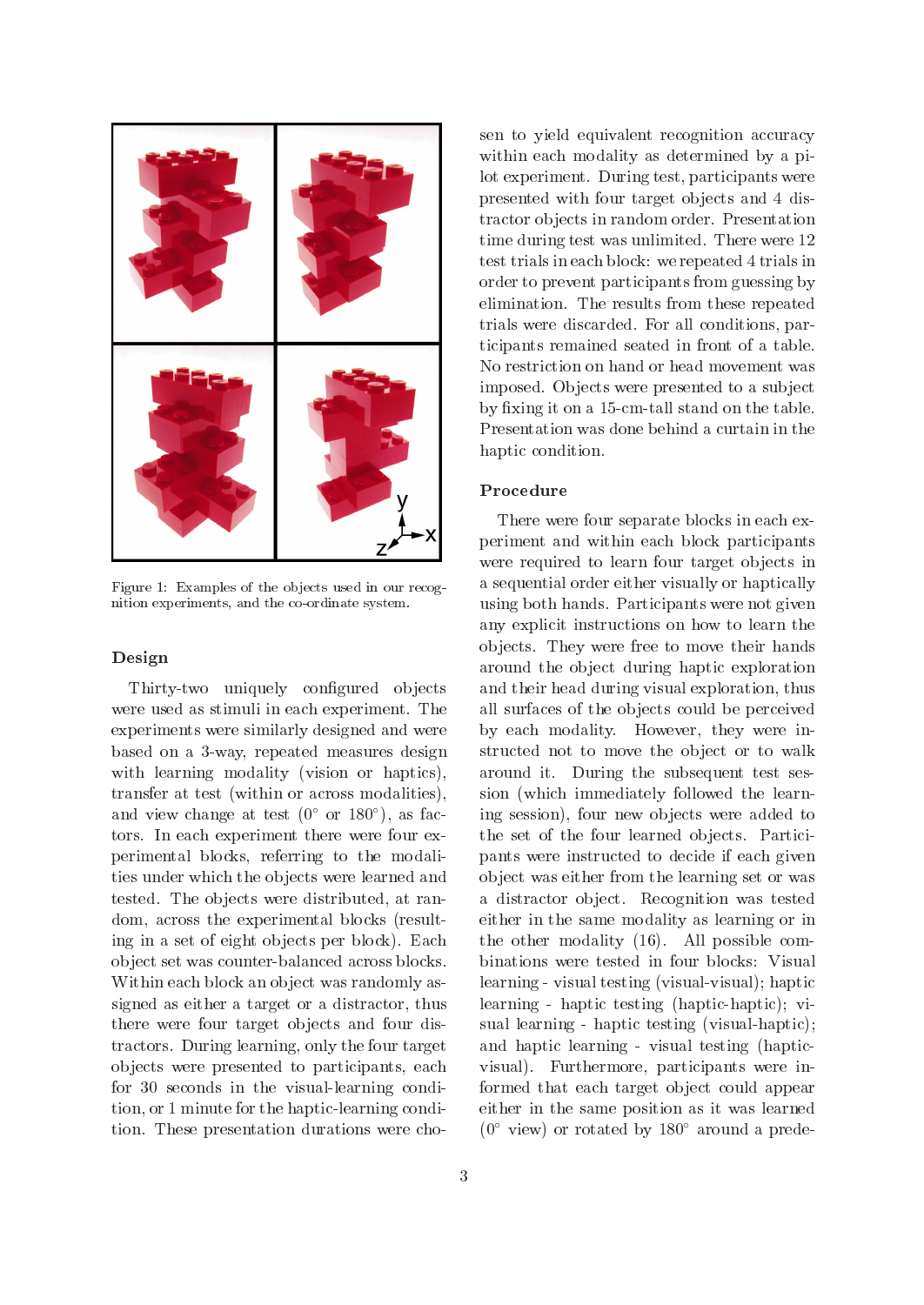fined axis of rotation. In Experiment 1 and 3, we tested rotations about the Y- (vertical) axis, whereas in Experiment 2 we used rotations about the X- and Z-axes (see Figure 1).

#### 2.2 Results and Discussion

Figure 2 shows the percentage of correct responses  $(\%CR)$  made to the learned objects for all four learning and testing conditions. Performance was above chance throughout the experiment,  $[Z = 3.6, p < 0.01]$ . We ran a 3-way ANOVA on the number of correct responses to the targets, using Transfer (within or across modality), Learning modality (visual or haptic) and viewpoint (0 or 180) as  $_{\text{DG}}$ factors. We found no significant main effect for Transfer  $[F(1, 25) = 1.205, n.s.]$ , Learning  $[F < 1]$  or Viewpoint  $[F < 1]$ . However, we found a signicant interaction between Transfer and Viewpoint  $\left|F(1,25)\right| = 6.755, p <$ 0.05]. Simple effects analyses revealed an almost significant effects of viewpoint within modalities  $[F(1, 25) = 3.261, p = 0.083]$  and a significant effect of viewpoint across modalities  $[F(1, 25) = 4.416, p < 0.05]$ .



Figure 2: Recognition performance (% correct re sponses) of 26 individuals on the target ob jects that have their view either changed between learning and test (180 ) or not changed (0 ). Learning and testing were conducted either within the same visual (visual-visual) or haptic (haptic-haptic) modalities, or across the modalities (visual learning and haptic testing (visual-haptic), or haptic learning and visual testing (haptic-visual)). Error bars denote the standard errors of the mean across participants.

When the task was conducted within modalities (visual-visual and haptic-haptic), recognition performance was about 75% correct when there was no change in view (0 ). When the object was rotated by  $180^\circ$  around the vertical axis, the recognition performance was almost significantly reduced to around 60%. This result shows that recognition within both the visual and haptic domains depends on the view of the object, suggesting that object representation is not omnidirectional in either domain. More interestingly, the opposite effect of rotation was found when there was a change of modality between learning and testing. Recognition performance was better  $(p < 0.05)$  when the test object was rotated about the vertical axis (180 ) than when it remained in the learning position (0 ). Lastly, there was no main effect on performance due to a change in modality per se, suggesting that no signicant loss resulted when shape information had to be transferred between modalities.

We noticed that when the participants explored an ob ject during the haptic learning or testing sessions, the fingers of both hands typically felt the back of the object, whereas only the thumbs contacted the front. We surmised that information integrated across the fingers might yield a better representation of the surface of the object than information gathered from the thumbs alone. This is analogous to the visual system having a better representation of the front, and therefore visible, surface of an ob ject (Figure 3). In sum, the backside of a hand-size ob ject is often more accessible to the haptic system whereas the front is more accessible to the visual system. When an object is learned in one modality and tested in another, information must be transferred between the two. Performance should be better when both modalities sensed the same surface. We achieved this in the cross modality condition by rotating the object  $180^{\circ}$  about the vertical axis.

We conducted a second experiment to test our predication that recognition performance in the cross-modal conditions would be best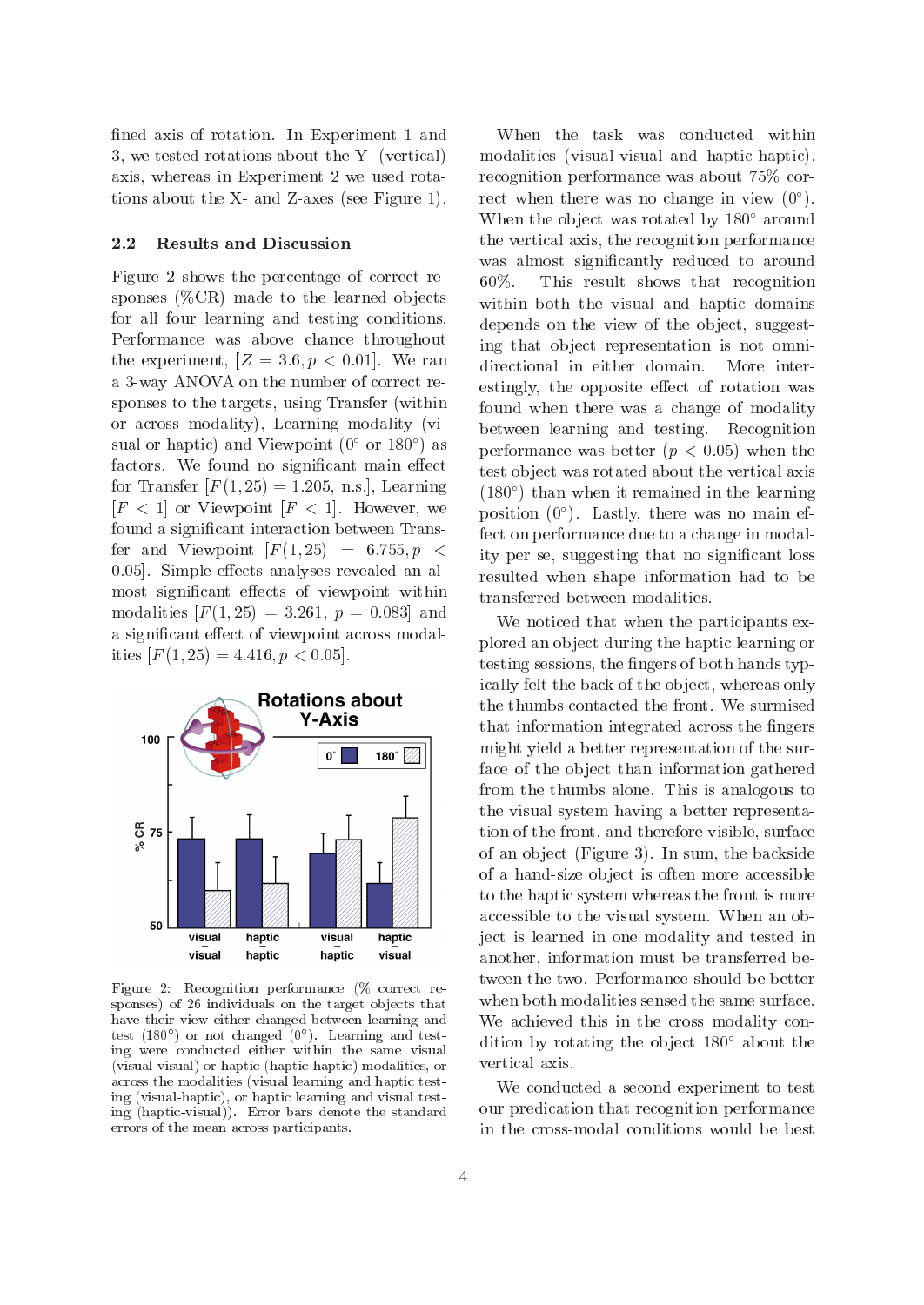

Figure 3: Schematic diagram of our model, which suggests that information integrated across the fingers is analogous to seeing an ob ject from behind.

whenever there is an exchange of the front and back surfaces of an object between learning and testing sessions. We studied rotation about two additional axes: one axis of rotation involves an exchange of the front and back surfaces and the other axis of rotation does not.

#### 3 Experiment 2

#### 3.1 Method

The procedure and the materials were identical to those of Experiment 1 with one important exception. In this experiment, we tested two different orientation changes of the ob jects than the rotation tested in Experiment 1. Here, in separate sessions, the target ob jects were rotated around the X-axis (i.e. the horizontal axis), and around the Z-axis (i.e. the depth axis). Rotations around the X-axis involve an exchange of front and back surfaces. The recognition of targets rotated around the X-axis was tested in session A. The front and back remain in the same position with rotations around the Z-axis. The recognition of targets rotated around the Z-axis was tested in session B. Thirty-two undergraduate students from the Eberhard-Karls University of Tubingen, Germany participated in both sessions of the experiment for pay. Target objects and distractor objects were counterbalanced across sessions. The order of the testing session was randomised across participants. Participants received a self-timed break between sessions.

#### Results and Discussion  $3.2$

Figure 4 shows the recognition performance of the ob jects rotated around these two axes, which confirms our prediction. Performance was above chance throughout the experiment, [in Experiment 2(a),  $Z = 5.32, p < 0.01$  and in Experiment 2(b),  $Z = 5.22, p < 0.01$ . We conducted separate 3-way ANOVAs on the correct responses made in sessions A and B of the experiment. In Experiment 2 (A) we found no significant main effects for Transfer  $[F \lt 1]$ , for Learning modality  $[F \lt 1]$  or for Viewpoint  $[F < 1]$ . However, we found a signicant interaction between Transfer and Viewpoint factors  $[F(1,35) = 12.530, p <$ 0.01. Simple effects analyses revealed a significant effect of viewpoint within modalities  $[F(1, 35) = 9.833, p < 0.01]$  and a significant effect of viewpoint across modalities  $[F(1, 35) = 5.736, p < 0.05].$ 

In Experiment  $2(B)$  we found no main effects for Transfer  $[F \leq 1]$ , or for Learning modality  $[F \leq 1]$  but we found a significant main effect of Viewpoint  $[F(1,35)] =$ 8.448,  $p < 0.01$ . There were no interactions between the factors.

In each case, we found that recognition within each modality was viewpointdependent; that is, recognition performance was reduced if a test object was rotated relative to its learning view. When recognition was tested across modalities, performance improved with rotation around the horizontal (X) axis (i.e. where a front-back exchange of surfaces was present) but not around the depth (Z) axis (i.e. where a front-back exchange of surfaces was absent). Thus our results of this experiment support our prediction that different viewpoints mediate better integration of information across the visual and haptic modalities.

Our findings so far suggest that the hand prefers to explore the back surface of the object for recognition purposes. However, the question remains as to whether the back sur-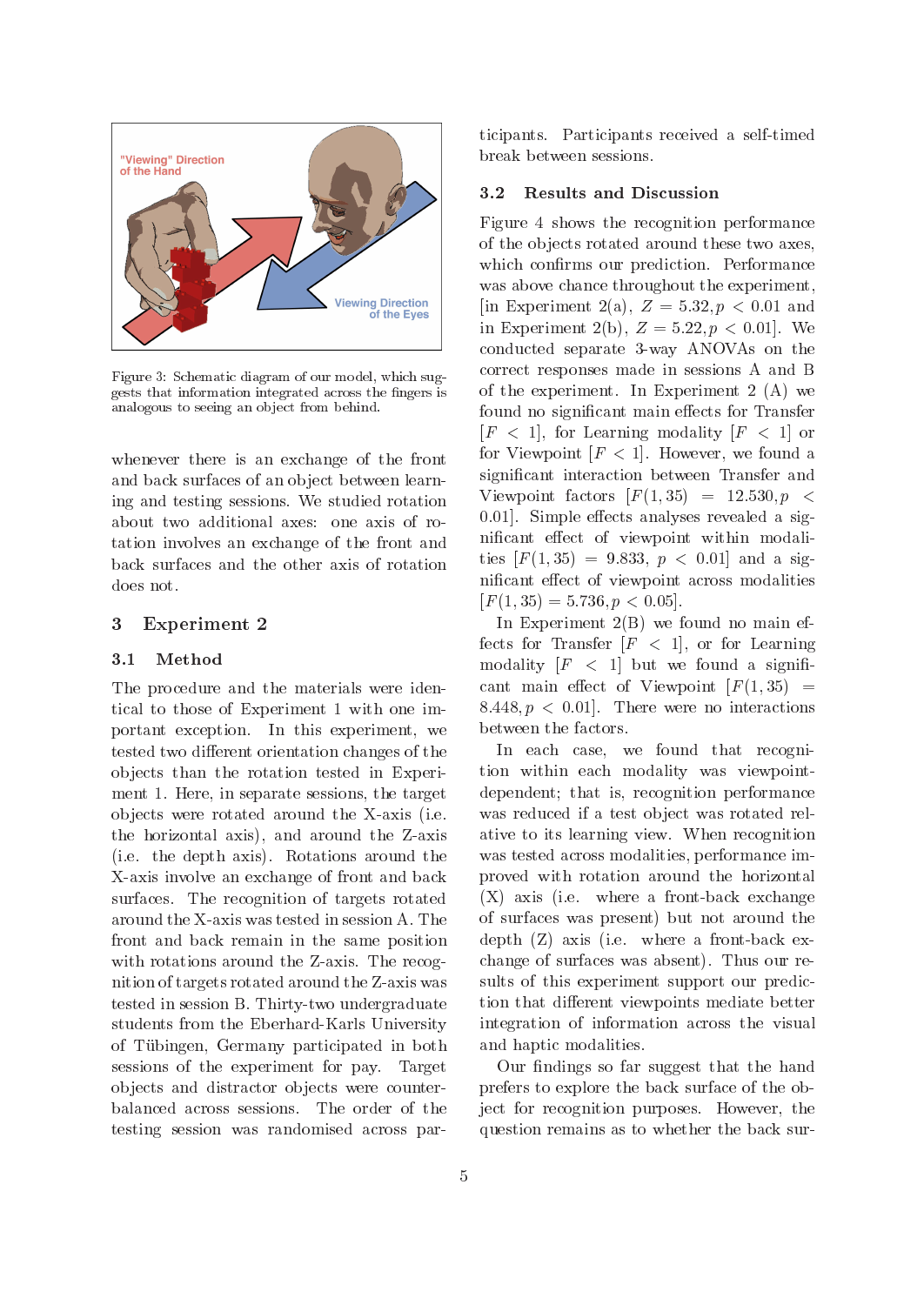

Figure 4: Recognition performance (% correct re sponses) of 36 individuals within and across modalities for objects rotated across different axes. In  $(A)$ , the objects were rotated about the horizontal  $(X)$  axis, which involved an exchange of the front and back of the ob jects. In (B), the ob jects were rotated about the depth (Z) axis, which did not involve an exchange of the front and back of the ob jects.

face was preferred because of the biomechanical design of the hand, or if any surface can be used for recognition by the hand. In Experiment 3, we restricted hand exploration to  $5$ one surface in the learning session, either the front or the back surface, and tested recognition performance to each of these surfaces. We would expect equally good recognition performance of the front and back of the objects if any surface of the object can be used for recognition. Alternatively, if the back surface is the preferred haptic 'view' of an object then recognition performance should be relatively

better to the back than the front of the object.

#### 4 Experiment 3

#### 4.1 Method

The procedure and the materials were identical to those of the within-modality, haptic condition of Experiment 1, however, in this experiment, we used a cover on the objects which allowed us to restrict finger exploration to one surface of the object. Thus, in separate blocks in the experiment, participants learned the objects from either the front or the back surface. Participants were allowed to explore the objects freely with the constraint that the thumbs could not be used during exploration. In one block, participants learned all of the four target objects from the front, and in the other block all targets were learned from the back surface. The order of the blocks was counter-balanced across participants. Target ob jects and distractor ob jects were counterbalanced across participants. As in the previous experiments, participants were informed that during the test session the target objects could be presented in either the same direction as in the learning session or rotated by  $180^\circ$  about the Y-axis. The cover was used throughout the entire experiment, i.e. during learning and testing. The orientation of the objects remained fixed within the cover, therefore, both the object and the cover were treated as an entire object during rotation. Thirty-two undergraduate students from the Eberhard-Karls University of Tubingen, Germany participated in both sessions of the experiment for pay.

### **Results and Discussion**

Figure 5 shows the recognition performance across the different learning and test conditions. Performance was above chance throughout the experiment  $Z = 4.0, p <$ 0:01]. We conducted a two-way ANOVA on the correct responses, with the learning (front or back surface) and the test conditions  $(0^{\circ}$  or  $180^\circ$  rotation) as factors. The learning or the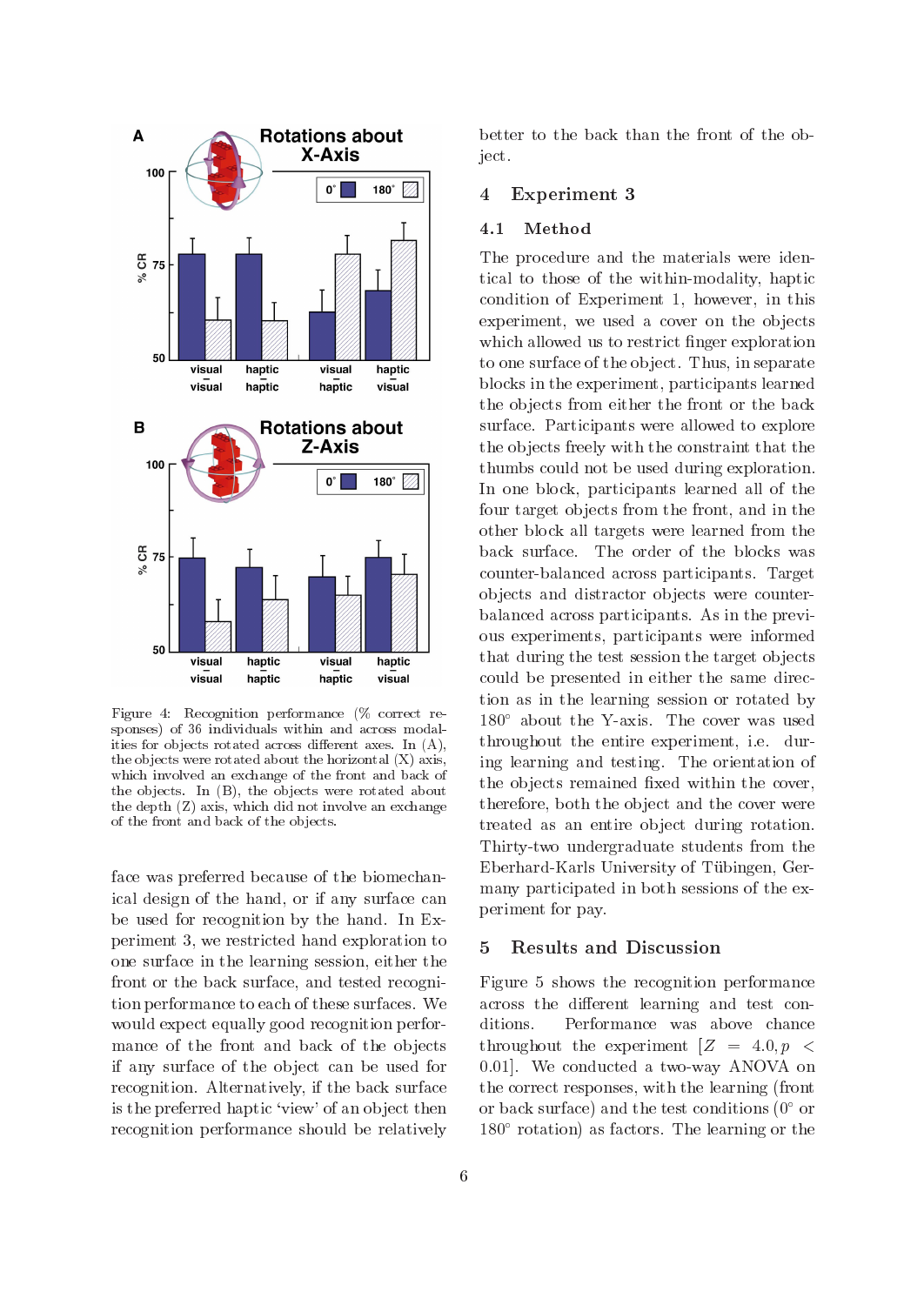test was either from the back surface of the ob ject or the front surface. We found a main effect of learning,  $[F(1, 31) = 8.68, p < 0.01]$ : There were more correct responses made when ob jects were learned from the back than the front. There was no effect of Rotation at test  $[F(1, 31) < 1]$ , and no interaction between the factors  $[F(1, 31) < 1]$ .



Figure 5: Recognition performance (% correct re sponses) of 32 individuals to objects which were learned haptically from either the surface facing away from the participant (i.e. the back surface) or from the surface facing the participant (the front surface). During test, the ob jects were either presented in the same orientation as learning, (0 rotation), or the learned arrival controller surface was rotated to face the opposite direction (180<sup>°</sup> rotation).

Our results suggest that although objects can be recognised by the hand from either the front or the back surface, performance is better for objects that were learned from the back surface than those which were learned from the front. We also noted that there was no effect of rotation at the test. This is not surprising since the hand can use both the front and the back surface for haptic object recognition. Our findings could be due to some combination of the biomechanical constraints of the hands and the nature of the stimuli used in our experiments, in that it was more comfortable to learn these particular objects from the back surface. Indeed, when each participant had finished the experiment we conducted an informal enquiry about their haptic exploration of the objects and most of our par-

ticipants reported that they found the back of the objects easier to explore. Clearly, there might be situations in which the front surface is the preferred view for haptic exploration, such as face recognition by blind persons, although to our knowledge this has not been tested empirically. Nevertheless, here in our experiments, viewpoint dependency in haptic recognition was due to the back surface providing a better representation of the object than the front surface.

#### 6 General Discussion 6

Two general conclusions can be drawn from our studies. First, similar to the visual system, haptic object representation is viewpoint-specic. From our results, a haptic 'view' is the back surface of the object, in that recognition performance was better to objects which were learned from the back. Our observers knew that an object's view could change between learning and testing, and were given sufficient time to explore the ob jects during both learning (1 minute for haptic conditions) and testing (unlimited). If haptic representations were not viewpointspecic but omni-directional, our observers could have adopted an omni-directional exploration strategy, which would allow them to retain good performance regardless of view. Although it remains possible that the haptic representation of objects is omni-directional while haptic exploration is not, this possibility leaves one to wonder about the purpose of having a representation without the necessary sensory data to fully utilise it.

Our second conclusion is that the transfer of ob ject information between the visual and haptic system is viewpoint-specific. We found no evidence for a more abstract representation mediating the transfer (c.f. Easton et al, 1997; Reales & Ballesteros, 1999). Had a more abstract representation been used, recognition performance across modalities should have been less sensitive to the object's view than recognition performance within the modalities. This was not the case. Instead, performance was good if, and only if, the same side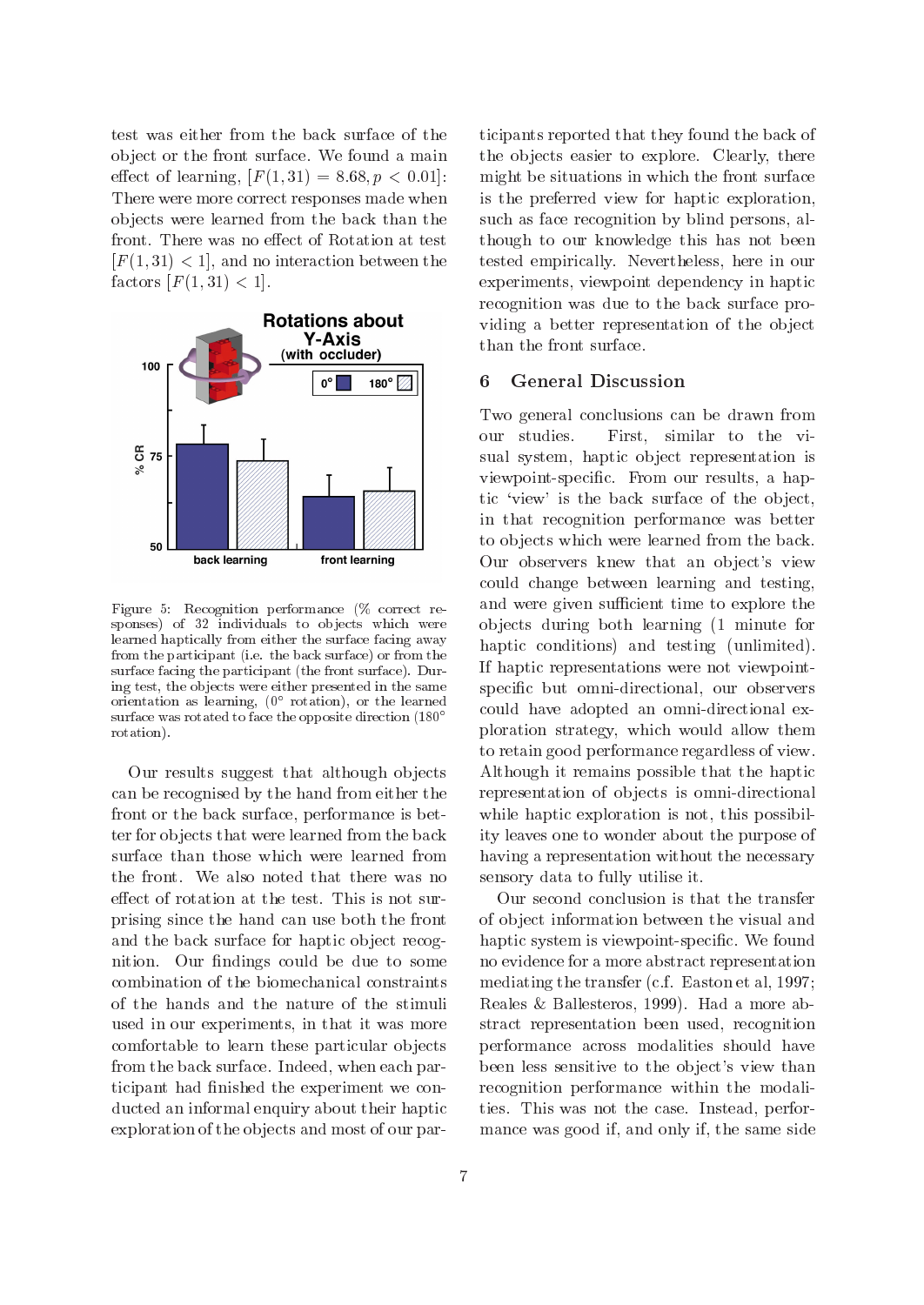of an ob ject was sensed during learning and testing, a characteristic that was equally true both within and across modalities. Furthermore, there was little or no cost of transfer when there was no change of the sensed surfaces between learning and testing. For crossmodal recognition, performance was found to be best when the front view from the visual representation matched the back `view' from the haptic representation (see also Shimojo et al. 1989). Consequently, performance was not significantly different between the withinmodality condition without a change in view and the across-modalities condition with a  $180^\circ$  rotation in either the horizontal or the vertical axes. This suggests that no additional representation is needed to mediate the transfer.

For the visual system, the optimal view of an object for recognition is the side of an object facing the observer. For the haptic system, we have shown it to be the back of the ob jects used in our experiments. When an object is fixed in space, the exploration of the back of an object may be a natural strategy adopted by the hands. Given the biomechanical constraints of the hands, the back of certain objects may be more accessible to the haptic system. However, this is by no means the only strategy for haptic object recognition since the biomechanics of the hand do not necessarily restrict the exploration of a handsized object to a single surface. To us, it seems more than just a coincidence that the hands complement the eyes by `seeing' the backside of an ob ject.

#### Acknowledgments

Special thanks go to LEGO Germany for kindly donating the stimuli. We thank M.S. Banks, G.E. Legge, J.M. Findlay and D. Kersten for comments on earlier drafts. This research was supported by the Human Frontiers Science Program, the Durham University Research Foundation and the Max-Planck Society. Informed consent was obtained from all human participants who participated in our experiments.

Correspondence concerning this article should be sent to Fiona Newell, Department of I sychology, Aras all I matsaigh, University of Dublin, Trinity College, Dublin 2, Ireland. E-mail: fiona.newell@tcd.ie.

#### References

- Biederman, I. (1987). Recognition-by-components: A theory of human image understanding. Psychological Review, 94, 115-147.
- Bülthoff. H.H. and Edelman, S. (1992). Psychophysical support for a 2-D view interpolation theory of ob ject recognition. Proceedings of the National Academy of Science, 89, 60-64.
- Easton, R. D., Green, A. J., and Srinivas, K. (1997). Transfer between vision and haptics: Memory for 2-D patterns and 3-D ob jects. Psychonomic Bulletin and Review, 4(3), 403-410.
- Edelman, S. and Bülthoff, H.H. (1992). Orientation dependence in the recognition of familiar and novel views of 3-D objects. Vision Research, 32,
- Gibson, J.J. (1962). Observations on active touch. Psychological Review, 69, 477-490.
- Goodale, M.A., Meenan, J.P., Bülthoff, H.H., Nicolle, D.A., Murphy, K.J., and Racicot, C.I. (1994). Separate neural pathways for the visual analysis of ob ject shape in perception and prehension. Current Biology, 4, 604-610.
- Goodale, M.A., Milner, D.A., Jakobson, L.S., and Carey, D.P. (1991). A neurological dissociation between perceiving ob jects and grasping them. Nature, 349, 154-156.
- Jolicoeur, P. (1985). The time to name disoriented ob jects. Memory and Cognition, 13, 289-303.
- Klatzky, R., Lederman, S.J., and Reed, C. (1987). There's more to touch than meets the eye: The salience of ob ject attributes for haptics with and without vision. Journal of Experimental Psy chology: General, 116(4), 356-369.
- Kennedy, J.M. (1993). Drawing and the Blind: Pictures to touch. Yale University Press.
- Lederman, S.J. and Klatzky, R.L. (1987). Hand move ments: A window into haptic ob ject recognition. Cognitive Psychology, 19, 342-368.
- Lederman, S. J., Klatzky, R. L., Chataway, C., and Summers, C. D. (1990). Visual mediation and the haptic recognition of two dimensional pictures of common ob jects. Perception and Psy chophysics, 47, 54-64.